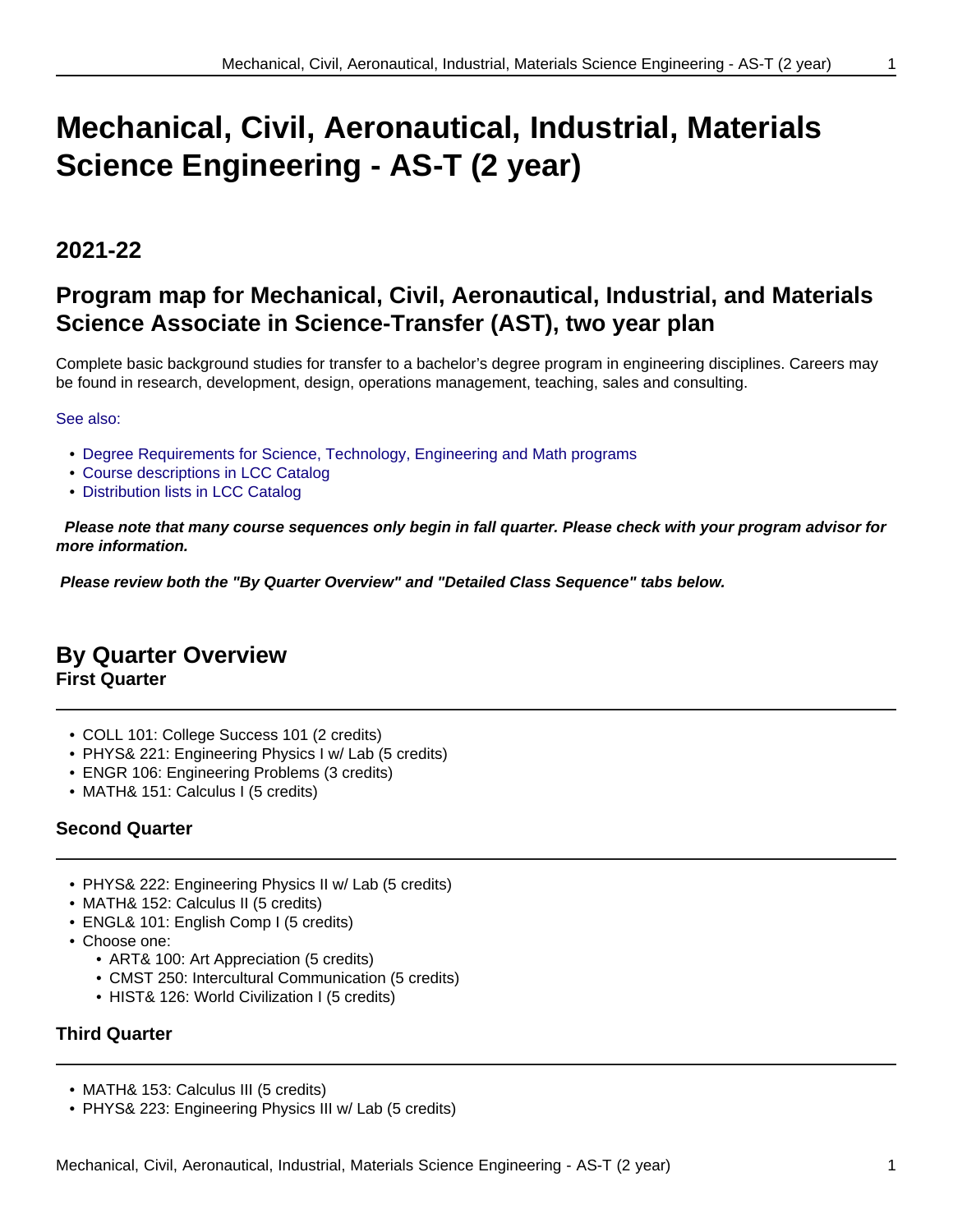- - CS 170: Computer Programming (5 credits)
	- ENGR& 121: Engineering Graphics I (3 credits)

#### **Fourth Quarter**

- MATH& 254: Calculus IV (5 credits)
- ENGR& 214: Statics (5 credits)
- CHEM& 161: General Chemistry w/ Lab I (5 credits)
- ENGR& 122: Engineering Graphics II (3 credits)

#### **Apply for Financial Aid at transfer institution**

#### **Fifth Quarter**

- MATH 240: Differential Equations (5 credits)
- ENGR& 215: Dynamics (5 credits)
- Choose one:
	- ECON& 201: Micro Economics (5 credits)
	- ECON& 202: Macro Economics (5 credits)
- CHEM& 162: General Chemistry w/ Lab II (5 credits)

#### **Apply for Graduation**

#### **Sixth Quarter**

- MATH 220: Linear Algebra (5 credits)
- ENGR& 225: Mechanics of Materials (5 credits)
- Choose one:
	- ANTH& 100: Survey of Anthropology (5 credits)
	- ANTH& 206: Cultural Anthropology (5 credits)
	- HIST& 128: Western Civ III (5 credits)
	- HIST& 215: Women in US History (5 credits)
- ENGR& 123: Engineering Graphics III (3 credits)

•

### **Detailed Class Sequence**

#### **1. College Success**

COLL 101: College Success 101 (2 credits)

#### **2. Pre-Major Requirement**

PHYS& 221: Engineering Physics I w/ Lab (5 credits)

• Prerequisites: Completion of or concurrent enrollment in MATH& 151 or instructor permission.

#### **3. Elective**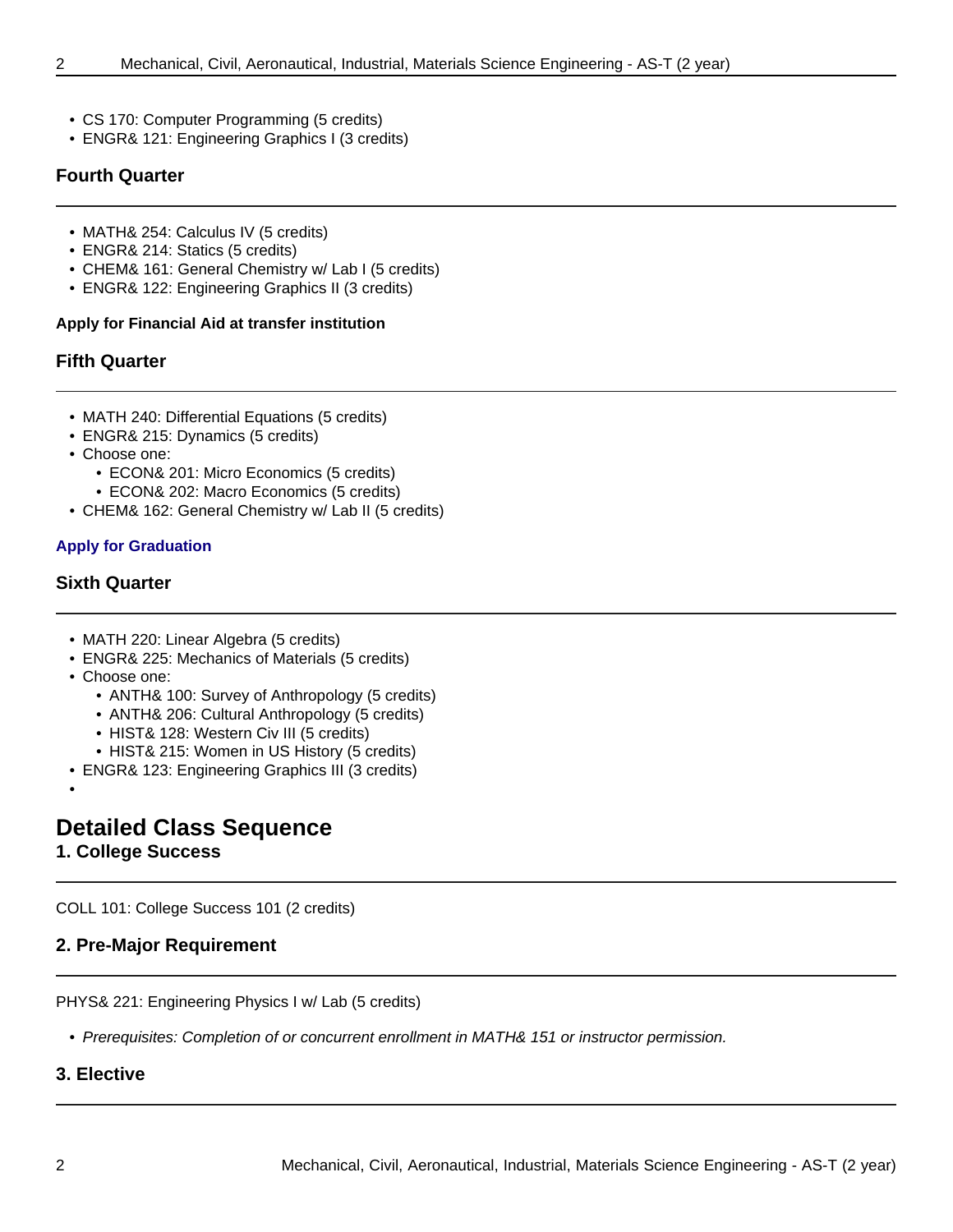ENGR 106: Engineering Problems (3 credits)

• Prerequisite: High school or 100-level physics or chemistry, or instructor permission. Concurrent enrollment in MATH& 142.

#### **4. Math Requirement**

MATH& 151: Calculus I (5 credits)

• Prerequisites: MATH& 142 with a grade of C or better.

#### **5. Pre-Major Requirement**

PHYS& 221: Engineering Physics I w/ Lab (5 credits)

• Prerequisites: Completion of or concurrent enrollment in MATH& 151 or instructor permission.

#### **6. Math Requirement**

MATH& 152: Calculus II (5 credits)

• Prerequisite: MATH& 151 with a grade of C or better.

#### **7. Communications Requirement**

ENGL& 101: English Comp I (5 credits)

• Prerequisites: College level reading and writing skills or completion of ENGL 099 or TECH 105 with a grade of C or better.

#### **8. Humanities / Diversity Requirement**

Choose one of these recommended courses:

- ART& 100: Art Appreciation (5 credits)
- CMST 250: Intercultural Communication (5 credits • Fulfills [DIVR] requirement at WSU
- HIST& 126: World Civilization I (5 credits
	- Fulfills [DIVR] requirement at WSU

#### **9. Math Requirement**

MATH& 153: Calculus III (5 credits)

• Prerequisite: MATH& 152 with a grade of C or better.

#### **10. Pre-Major Requirement**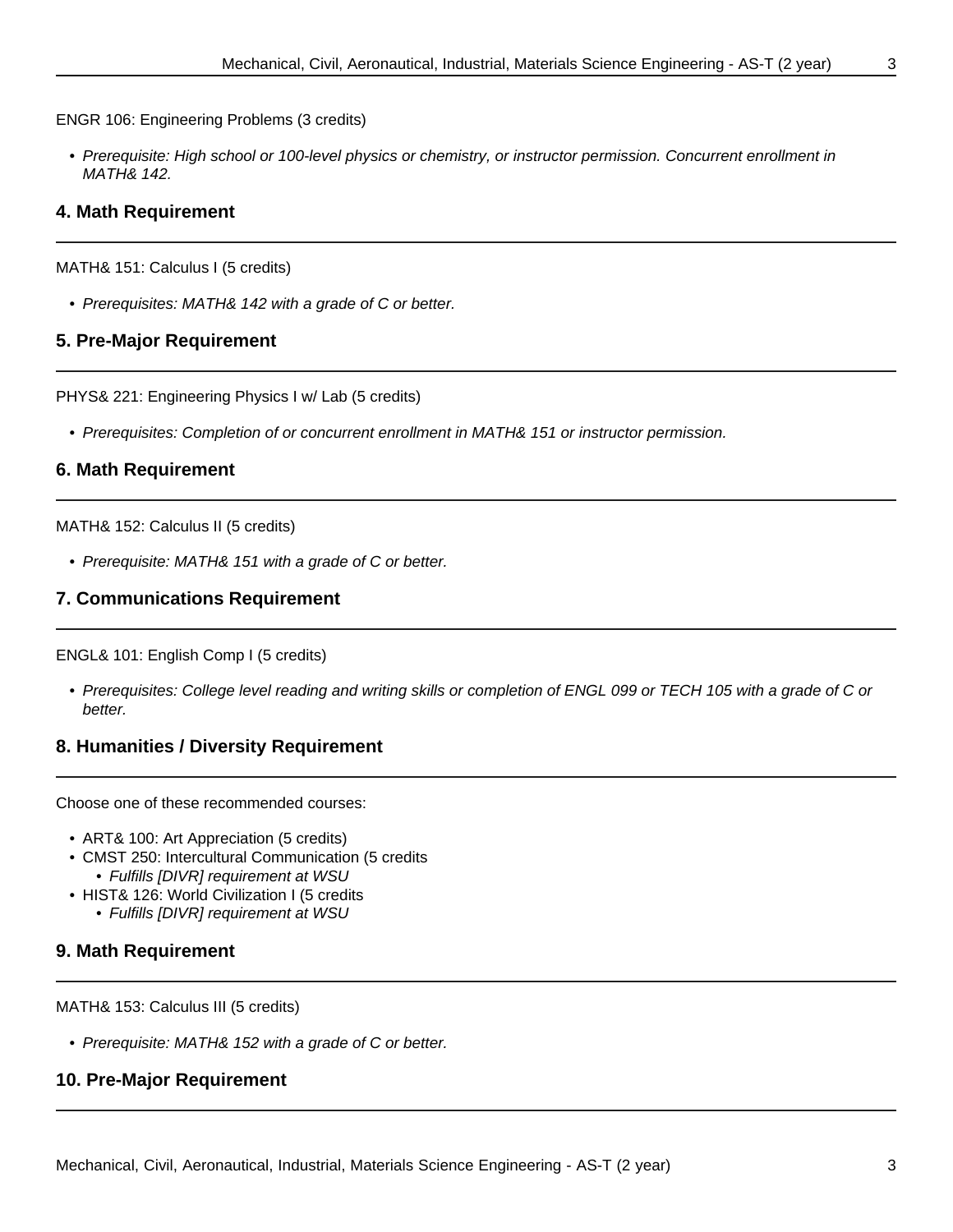PHYS& 223: Engineering Physics III w/ Lab (5 credits)

• Prerequisites: PHYS& 222 or instructor permission.

#### **11. Pre-Major Requirement**

CS 170: Computer Programming (5 credits)

• Prerequisites: MATH 088 or MATH 097 with a grade of C or better and knowledge of Windows is required; or instructor permission.

#### **12. Elective**

ENGR& 121: Engineering Graphics I (3 credits)

• It is recommended that sequence courses be completed at one institution.

#### **13. Elective**

#### MATH& 254: Calculus IV (5 credits)

- Prerequisites: MATH& 153 with a grade of C or better.
- Required to transfer to WSUV at junior level

#### **14. Pre-Major Requirement**

#### ENGR& 214: Statics (5 credits)

• Prerequisites: MATH& 151 and either PHYS& 221 or ENGR 106.

#### **15. Pre-Major Requirement**

CHEM& 161: General Chemistry w/ Lab I (5 credits)

• Prerequisites: CHEM& 100 or high school chemistry and MATH 098.

#### **16. Elective**

ENGR& 122: Engineering Graphics II (3 credits)

- Prerequisite: ENGR& 121 or instructor permission.
- It is recommended that sequence courses be completed at one institution.

#### **17. Math Requirement**

MATH 240: Differential Equations (5 credits)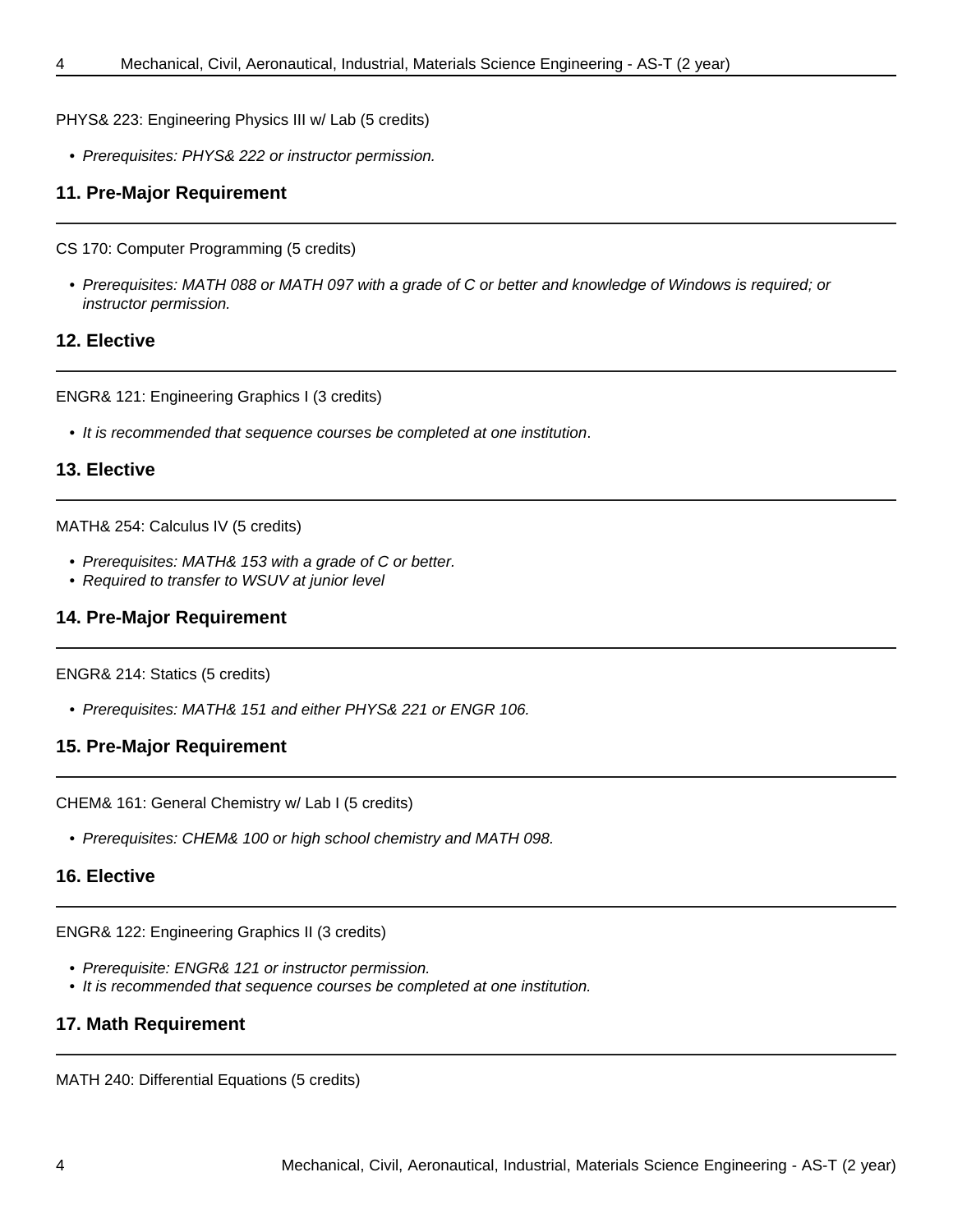• Prerequisite: MATH& 254 with a grade of C or better.

#### **18. Pre-Major Requirement**

ENGR& 215: Dynamics (5 credits)

• Prerequisites: ENGR& 214, MATH& 152, and PHYS& 221, or instructor permission.

#### **19. Social Science Requirement**

Choose one of these recommended courses:

- ECON& 201: Micro Economics (5 credits)
	- Prerequisites: MATH 088 or TECH 088 or BUS 104 and ENGL& 101 or BUS 190.
- ECON& 202: Macro Economics (5 credits)
	- Prerequisite: ECON& 201 or instructor permission.

#### **20. Pre-Major Requirement**

CHEM& 162: General Chemistry w/ Lab II (5 credits)

• Prerequisites: CHEM& 161

#### **21. Math Requirement**

MATH 220: Linear Algebra (5 credits)

• Prerequisite: MATH& 152 with a grade of C or better.

#### **22. Pre-Major Requirement**

ENGR& 225: Mechanics of Materials (5 credits)

- Prerequisite: ENGR& 214, concurrent enrollment in MATH& 152, and
- PHYS& 222 or instructor permission.

#### **23. Social Science / Diversity Requirement**

Choose one of these recommended courses:

- ANTH& 100: Survey of Anthropology (5 credits)
	- Fulfills [DIVR] requirement at WSU
- ANTH& 206: Cultural Anthropology (5 credits) • Fulfills [DIVR] requirement at WSU
- HIST& 128: Western Civ III (5 credits)
	- Fulfills [ROOT] requirement at WSU
- HIST& 215: Women in US History (5 credits)
	- Fulfills [DIVR] requirement at WSU